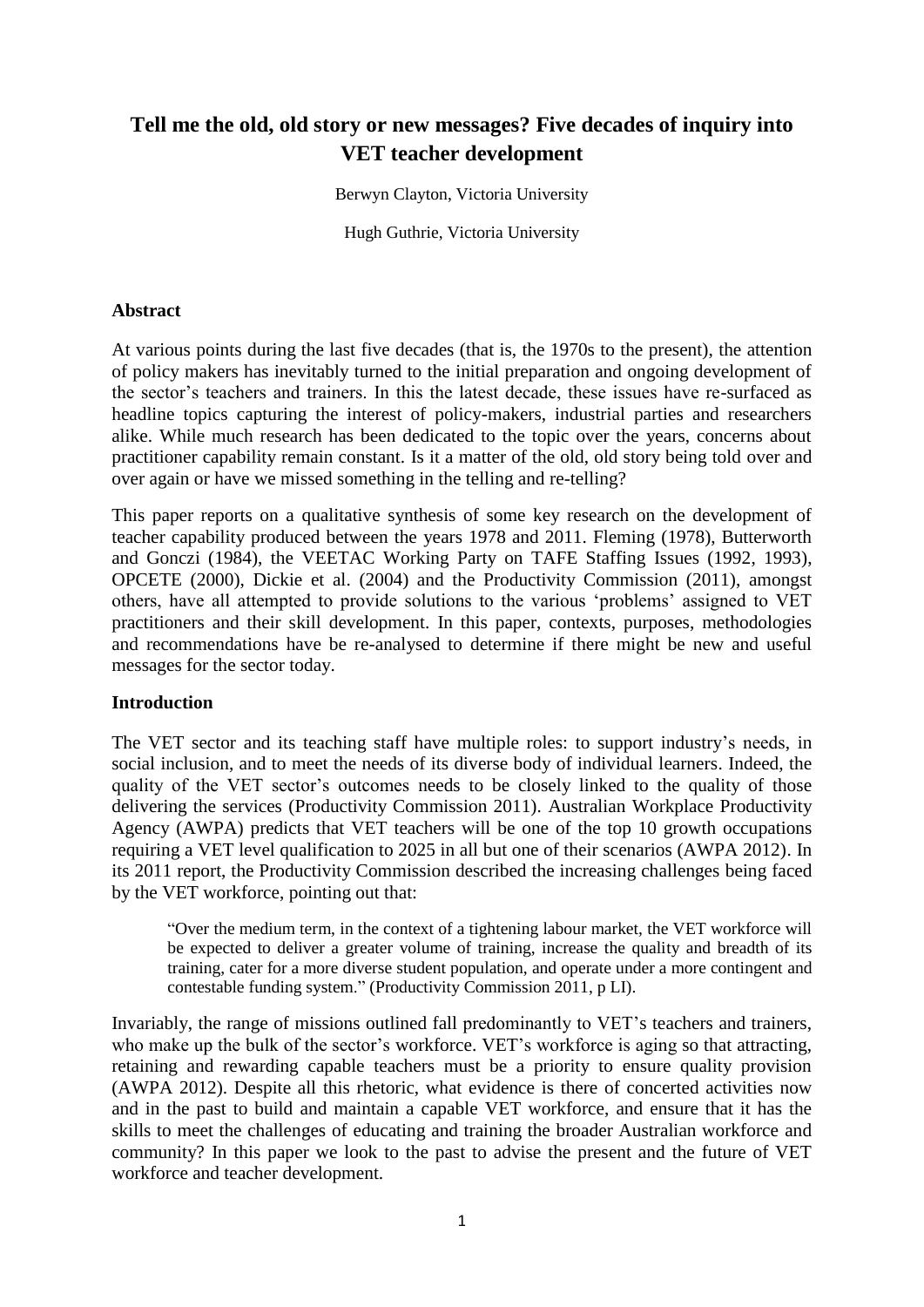# **Background**

In the period 1974 through to 2011, numerous qualitative and mixed-method studies have focused on the preparation and capability of teachers and trainers and the broader VET workforce. Through the years seemingly significant recommendations have been made, yet there is little evidence of the research having made any real headway in initiating change. In addressing this issue, Selby-Smith, Hawke, McDonald and Selby-Smith (1998) suggest that the impact of research tends to be incremental in nature and that change generally comes about as an outcome of a comprehensive body of work on a topic rather than as an outcome of a single study. Offering a different perspective, Sandelowski, Docherty and Emden (1997 p.366) sheet part of the problem home to qualitative researchers whom they suggest are 'engaged in a cottage industry: working in isolation from each other, producing "one-shot research" (Estabrooks, Field & Morse, 1994, p. 510) and, therefore, eternally reinventing the wheel'. Moreover, they contend that qualitative research 'appears endangered by the failure to sum it up' (Sandelowski et al., 1997, p. 366).

The small-scale study reported in this paper is a hesitant attempt at 'summing-up'.

#### **The stories and their contexts**

It is necessary, while formulating the problems of which in our advance we are to find the solutions, to call into council the views of those of our predecessors who have declared an opinion on the subject, in order that we may profit by whatever is sound in their suggestions and avoid their errors.

#### Aristotle, *De Anima*, Book 1, chapter 2

Whilst it is acknowledged that there are literally hundreds of Australian research studies, government reports, literature reviews, journal articles and conference papers on initial teacher preparation and ongoing development cited on VOCED, only six were included for examination in this study. Those examined in this study were selected on the basis that they were located in the Australian Landmark Reports section on the VOCED database; they reported on studies initiated by government bodies and were specifically directed at informing policy, and all included a review of literature and referenced research relevant to the time. The six reports included were:

- 1. *The formal preparation of TAFE teachers in Australia* (Fleming, 1978).
- 2. *Beginning TAFE teachers: profiles, problems, attendance patterns* (Butterworth & Gonczi, 1984).
- 3. *Staffing TAFE in the 21st Century* (VEETAC Working Party, 1992 & 1993).
- 4. *Trends in the Victorian TAFE institute workforce* (Office of Post Compulsory Education, Training & Employment, 2000).
- 5. *Enhancing the capability of VET professionals* (Dickie, Eccles, FitzGerald, McDonald, Cully, Blythe, Stanwick & Brooks, 2004).
- 6. *Vocational education and training workforce* (Productivity Commission, 2011).

The history of VET teacher education and workforce development is wedded strongly to the history of the sector itself. The first report (Fleming, 1978) was produced only four years after the release of the Kangan report (Kangan, 1974). In examining the six key reports reviewed here, it is important to bear in mind the changing context surrounding them. The earliest reports were produced in a time of the sector's early growth, where provision was very largely publically based in a large number of TAFE colleges and its teaching workforce was rapidly growing and largely permanent. At this stage the need to provide initial teaching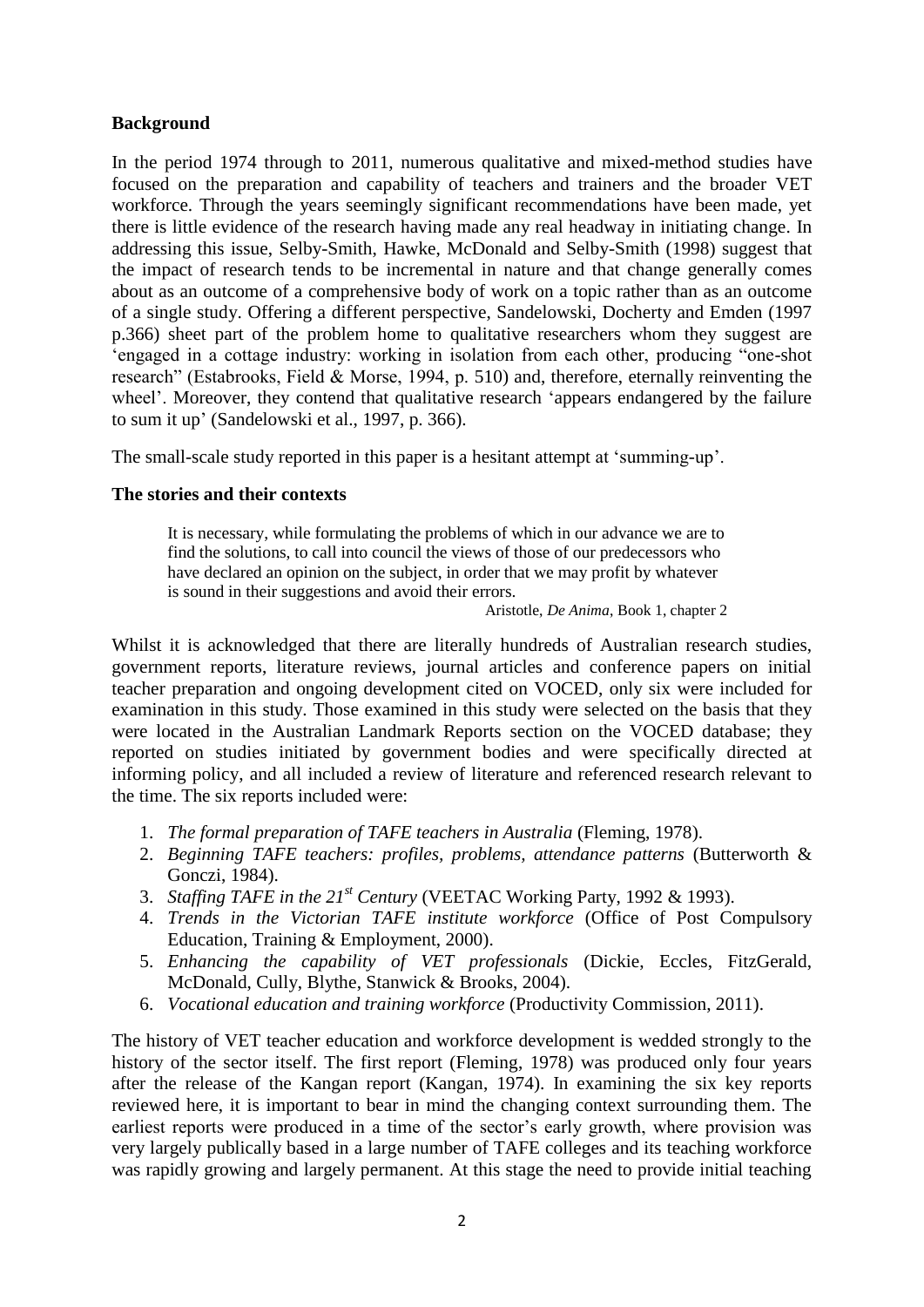skills and qualifications to the teaching workforce was paramount. The role was initially fulfilled by a small number of Colleges of Advanced Education (CAEs) that first offered Diploma level qualifications and, later, bachelor degrees. With time the CAEs became universities and the VET workforce became increasingly casualised, older and more diverse. The nature of VET teachers' work also changed, as has the vocational areas covered by formal VET programs, the sites of delivery, the technologies used to support learning and the groups of clients accessing the sector's training.

Change has also been driven by the move to a more truly national VET system, changing funding approaches and sources of funding, government policy initiatives and meeting industry's training requirements. Progressively opening the training market to competition led to a growing private provision and more formalised training within enterprises. This created a need for a greater diversity of teaching and training qualifications, including those provided by the sector itself at Certificate level from the early 1990s. Emphasis also switched from a predominant focus on initial teacher qualifications to a greater attention to on-going workforce planning and development, especially professional development for teachers and trainers. The papers considered here also show a switch from a focus solely on teachers to broader VET workforce issues and, in particular, information about its characteristics, its management, capabilities and development.

# **The research method**

The method used to examine the six reports was qualitative synthesis. This process involves systematically bringing together a body of work from a range of sources in order to analyse and draw conclusions from the consolidated research evidence about a particular topic (Ring, Ritchie, Mandava & Jepson, 2010). In undertaking such a task it may be possible to 'provide another reading of the data or an opportunity to reflect on the data in new ways' (McInnes, 2011 p. 14).

The literature notes that there are numerous approaches to undertaking qualitative synthesis. These include amongst others interpretive synthesis (Noblit & Hare, 1988), metaethnography (Noblit & Hare, 1988), framework analysis (Ritchie & Spencer, 1994), metasynthesis (Sandelowski et al., 1997) and critical interpretive synthesis (Dixon-Woods et al., 2006). Interestingly, a good deal of the literature reporting on the use of qualitative synthesis methodologies emanates from the health sector.

The approach used in this study best matches thematic synthesis as described by (Thomas & Harden, 2003). The first step in the process was to frame the examination of the six reports by developing some research questions. These questions were:

- 1. What major messages are revealed by the synthesis of the selected reports on VET teacher education and ongoing development?
- 2. What salience do these messages have for the current VET environment?
- 3. Are new messages revealed by this synthesis?

The next phases in the research involved reading and re-reading the reports; devising an analytical framework and coding guide informed by the research questions and the authors' *a priori* interests; identifying and coding major ideas raised in the findings and recommendations; grouping coded data into descriptive and analytical themes; comparing themes across reports to ascertain how the studies were related and then synthesising themes to explain the comparable and contradictory evidence the process revealed.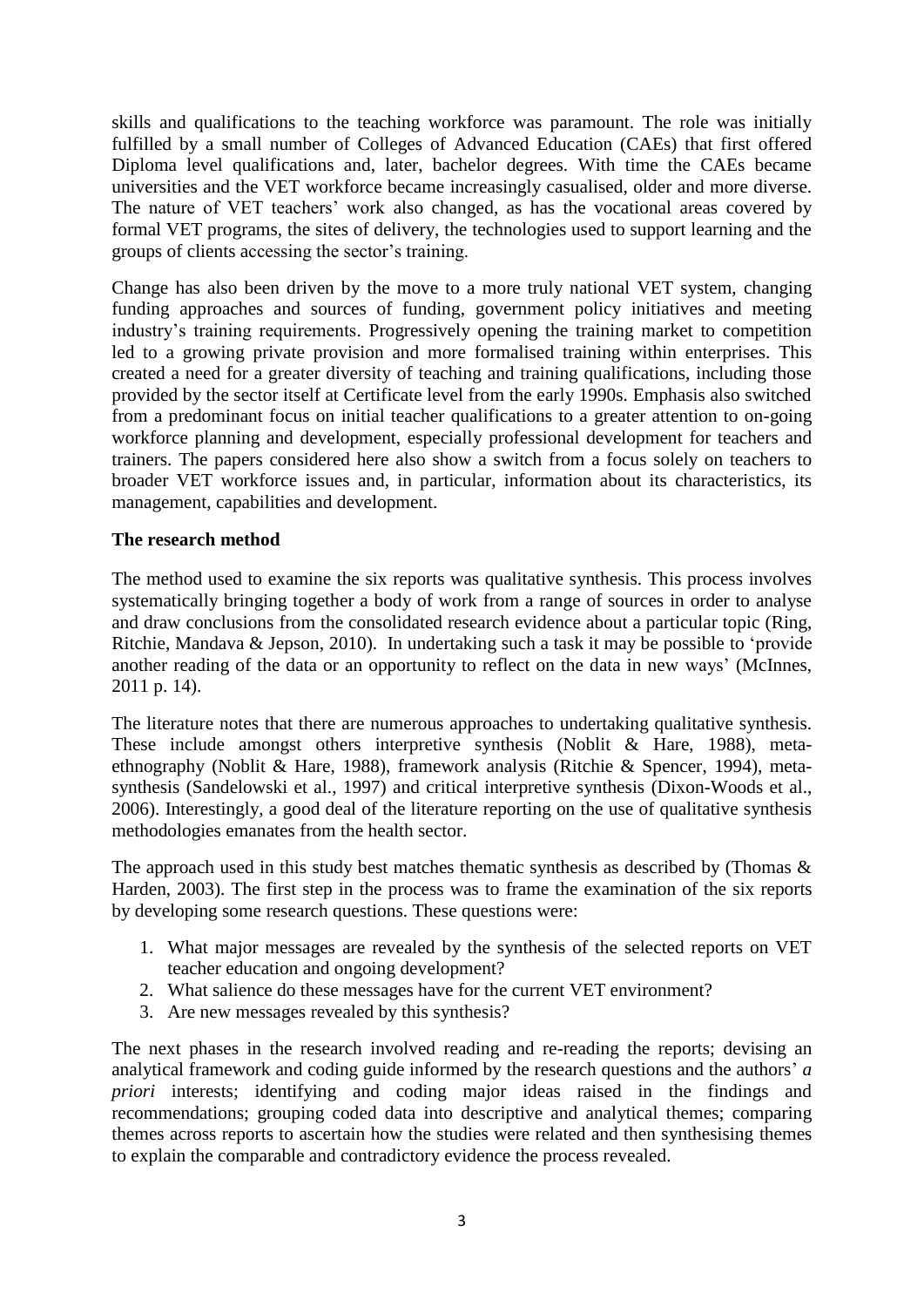#### **The same old story, or new messages?**

In analysing the six reports, numerous issues were addressed but three consistent and key themes emerged. These related to the initial teacher education programs, beginning teacher induction and support, and professional development.

# *Theme 1: Initial teacher education programs*

While initial teacher education programs were a consistent focus throughout the majority of the reports, the way the topic played out in each of them was very much dependent upon the prevailing context. In the Fleming report (Fleming, 1978), for example, the major emphasis was placed on the TAFE system supporting its beginning teachers to obtain higher education teaching qualifications, although another undercurrent was a concern about their relevance and content. This same sense of unease was more clearly expressed by Butterworth and Gonczi (1984) not only over the courses offered by Colleges of Advanced Education for NSW TAFE teachers but also about the Diploma of Teaching offered by TAFE itself. By 1992, this issue had become a national concern with the Vocational Education, Employment and Training Advisory Committee's (VEETAC) Working Party suggesting:

The inappropriateness of many of the initial teacher training courses continues to restrict TAFE. The fundamental problem is the lack of recognition that the TAFE employers and employees are the clients. This is also related to the lack of recognition of TAFE as a distinct entity with specific needs (VEETAC, 1992, p. 14).

Inevitably, dissatisfaction with higher education sector's delivery of VET teaching qualifications meant that the door was opened for TAFE to become a more significant provider of its own teachers' initial education and training.

Entering the next decades, the Certificate IV became the mandated minimum initial qualification, recognising the broader sites of nationally recognised training and further diversification of the workforce. Little mention was made of formal qualifications in the Victorian report (OPCETE, 2000) which focused on staff development. Likewise Dickie et al. (2004) were concerned with broader issues of professional capability although they reemphasised the need to review university course content, effectiveness and standing and the potential for consistent offerings nationally for VET practitioners.

In 2011, the Productivity Commission concluded that the Certificate IV in Training and Assessment, when well taught, provided the essential foundation skills VET teachers needed. Nevertheless, and because of persistent quality issues, they recommended that it retain its status as a high risk qualification. At the same time they suggested that the TAE10 Package needed to better match the diverse roles of the workforce and encompass the full set of capabilities required by VET teachers and trainers.

#### *Theme 2: Induction and ongoing support*

The second theme that emerged with some emphasis related to the induction and support of beginning VET teachers and trainers. In fact, VEETAC (1992, p. 90) went so far as to suggest that 'The issues associated with induction, teacher preparation and staff development should not be separated'. Despite this, these issues receive relatively little attention either singly or together in many of the reports. For example Fleming (1978), acknowledged the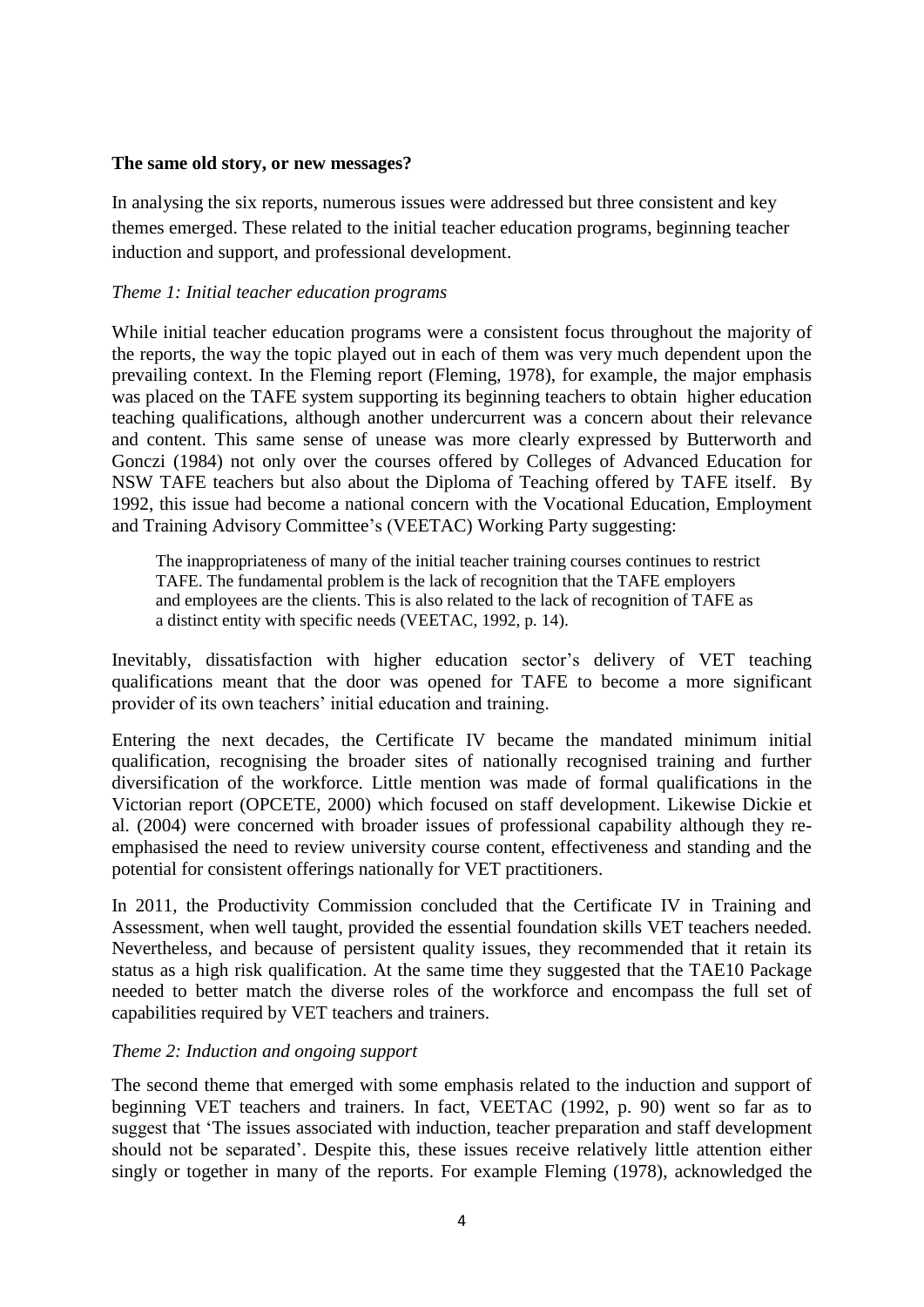importance of induction for beginning teachers, but focused on introducing new staff to administrative and organisational procedures – a fairly standardised HR view of induction. Dickie et al. (2004) do not address the theme specifically at all. The Productivity Commission (2011) saw a value both in induction programs and mentoring, pointing out that such approaches represented good business practice. They also saw a possibility of both local and more generic solutions at both the state/territory and national levels.

Butterworth and Gonczi (1984), however, expanded Fleming's view of induction to one involving both the development of practical teaching skills and the provision of on-going support utilising the experience and expertise of colleagues and 'master teachers'.

# *Theme 3: Professional development*

In the Staffing TAFE in the 21st Century reports (VEETAC, 1992,1993), the Working Party was concerned that staff development was not integrated into strategic planning, industrial agreements, performance management and career planning processes. Further it was underresourced, inequitably allocated, reactive and ad hoc when it needed to be proactive, readily available for all and strategic in nature. They highlighted the need for career-long training for practitioners which was not only strategic but also took into account the nature and complexity of TAFE teachers' working lives. The Working Party suggested that staff development should consist of an appropriate mix of non-formal and informal activities together with formal qualifications.

Throughout 1990s, TAFE and a growing number of other providers were facing changes shaped by government and industry-driven initiatives and much of the strategy (and funding) for staff development came from the Australian National Training Authority (ANTA). Like other jurisdictions, the Victorian staff development focus was on marketing and entrepreneurial skills, flexible learning and Training Package implementation (OPCETE, 2000). This marked a significant re-definition of what constituted teachers' work and demanded a more comprehensive set of skills and knowledge than previously required. While VEETAC (1993) considered competencies and a competency framework, from 2000 onwards discussions centred on capabilities, capability frameworks, capability levels and skills gaps.

In the ANTA, State and Territory Training Authorities supported project Enhancing the capability (Dickie et al., 2004, p. 3) there was a language shift from staff development to workforce development and specifically to 'professional workforce training, development and management needs … for VET and the VET professional'. This was in recognition of the role of the broader VET workforce in the delivery of training. It also represented a consensus on the importance of a shared commitment to investment in ongoing development by governments, providers and individual teachers and trainers.

The Productivity Commission (2011) re-affirmed the importance of shared responsibility for maintaining competence and made a particular issue of professional development as a regulatory requirement for providers. The Commission recommended that jurisdictions collaborate to determine how regulatory requirements for continuing professional development might best be met and funded. They also suggested that states/territories jointly explore strategies for the development of practitioner capability, especially where recognised gaps existed.

#### **Discussion**

Whilst the three themes considered already are the most consistent and easily recognised in the reports reviewed, a number of other issues emerged. These can best be seen as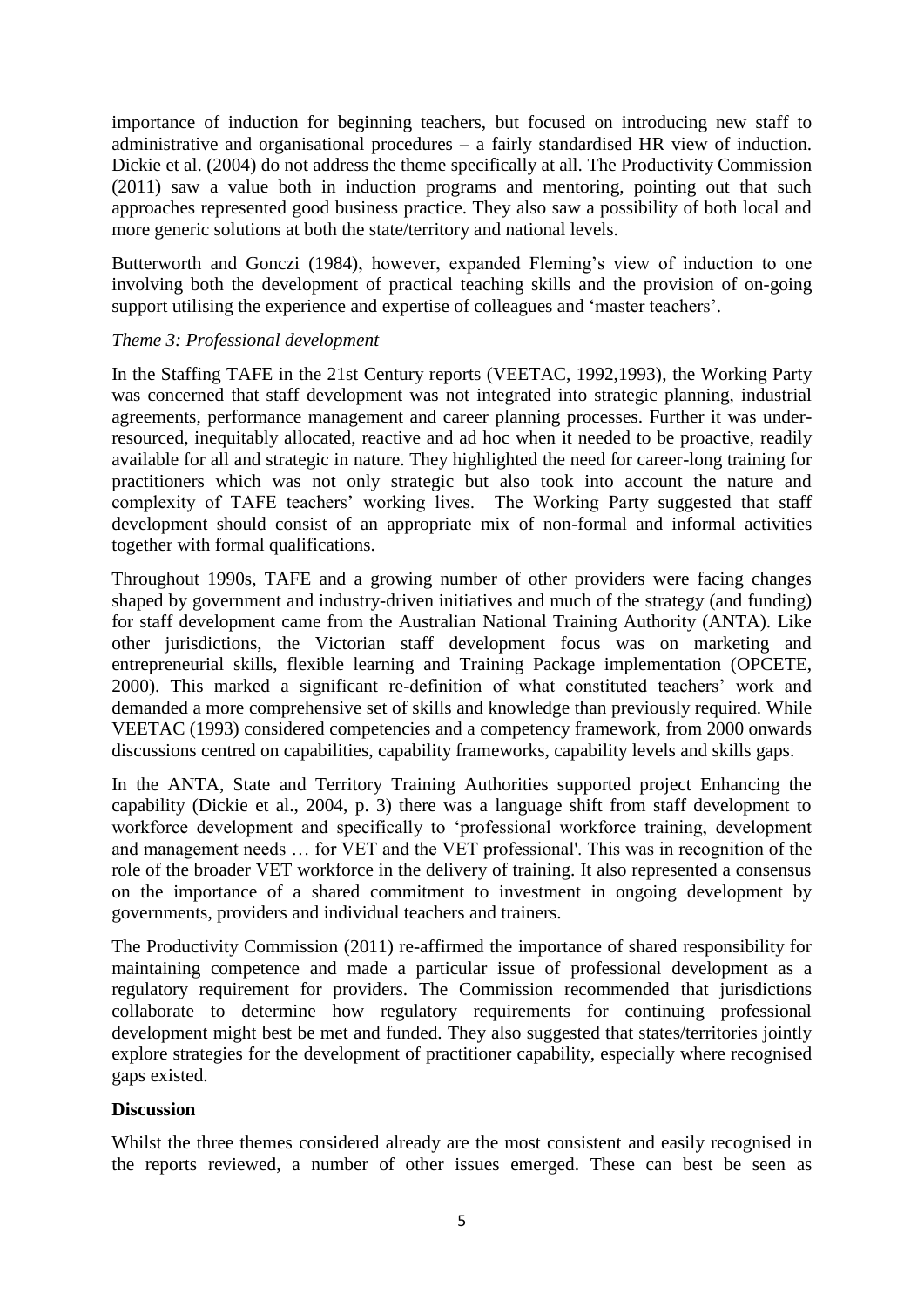undercurrents or unresolved subplots within the three broader themes of these reports. A number of these have not been covered in this paper because of their complexity or political sensitivity. Included in this category are issues such as industrial relations, human resource management practices and funding. This has led us to recognise that there are several clear issues, "subplots" and related messages arising from our meta-analysis of the chosen reports, each of which is discussed briefly below.

# *There has been too great a focus on the form and content of formal initial teacher education programs.*

Of the six reports, four reveal a constant concern about the content, utility and relevance of initial teacher education programs for VET practitioners. The outcome of these never-ending concerns has been an over-emphasis on the tangible initial qualifications at the expense of the often less tangible but equally if not more important developmental activities that must occur beyond initial entry to the sector. Moreover, unrealistic expectations have been placed on what the foundational qualification might achieve, particularly given the diversity of the VET practitioner cohort undertaking it. In essence, too great an emphasis has been placed on what could most readily be enacted in national policy, that is, the first few steps of what should be a more substantial and continuing developmental journey. In short, the upfront focus has wasted time, resources, dollars and intellectual energy that should have been part of a much broader vision. By and large it seems that the sector and its policy makers have given most attention to apparently easy but unsuitable solutions to what is, in reality, a far more complex developmental problem. Requiring Certificate IV holders to refresh this basic qualification is one example of poor policy which has fed a market for 'quickie' qualifications of limited value to the individuals undertaking them or, arguably, the sector more generally. More might have been achieved by demanding more and better ongoing professional development which built strategically on an individual's existing foundational qualification and developed needed skills. This leads to the second and third messages.

# *Too little attention has been given to providing comprehensive support to beginning teachers and trainers.*

Butterworth and Gonczi (1984) suggested the need to profile beginning teachers to advise and support their initial preparation. They also had a broad view of what initial support involved, yet this is one of the few major reports over the last 30 or more years that has addressed this important issue with any sort of comprehensive vision. Giving full rein to this vision requires a process of induction and support which involves an orientation to the sector, the organisation and the teaching team as well as a program of structured training, observation and supervision, collegial support, mentoring and professional networking. While other reports might mention a few of the elements, it is only when they are brought together into a more comprehensive program at provider level and, where appropriate, as part of wider professional networks that new staff take the next steps and really begin to embark on the journey which will lead them to becoming skilled and effective practitioners. Yet enacting these good practices is difficult, and has received little attention in key reports and in the broader VET research literature. It is also likely that the quality of existing practice is variable. Good practice is dependent on sound planning and human resource management approaches, a willingness to participate, the right organisational culture as well as access to the time, funding and the well trained, more senior and experienced colleagues willing to provide this support. Again, the debate centres on responsibility and access to initial support and on-going development, especially for the sector's many casual staff. The conception is clear, solutions are possible and there are undoubtedly pockets of good practice that can be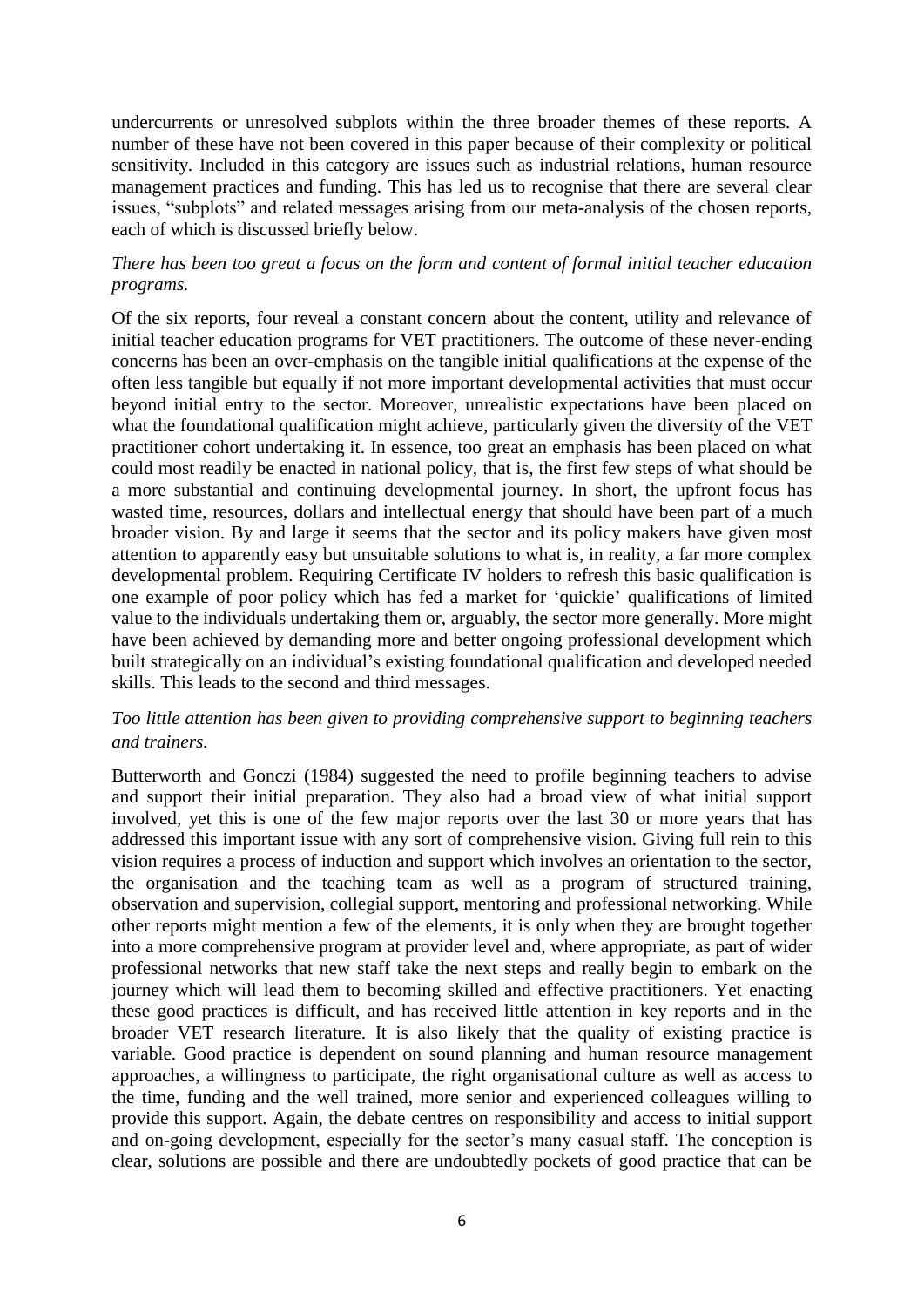drawn upon and shared more widely. The issue is that sound conceptual 'will' all too readily meets the implementation 'won't' or 'can't'. It just becomes too hard.

*The sector's continuing professional and workforce development has been largely focused on immediate imperatives rather than others which might have provided better pathways to improved practices and lasting change.*

Human resource practices of public providers have remained a state/territory responsibility. One of the few areas in which there was a more national response was in the provision of professional or workforce development, leading to initiatives under '*Reframing the future*' and its predecessor schemes and through the Australian Flexible Learning Framework. In addition other initiatives have bought with them resource kits or programs of professional development to assist in their implementation. Many of these have failed to have the impact they should have had – or deserved as they almost invariably were never extensive enough or sustained for long enough to make a real difference to practice. In fact, often well before they had any real impact the focus of attention was changed to another new key initiative, and so these earlier policies and practices remained only partially implemented at best.

National funding has now largely dried up for professional or workforce development. This means responsibility for teacher and trainer development rests largely with state and territory systems, individual providers and individual teachers and trainers themselves, although representative bodies such as the Australian Council for Private Education and Training (ACPET) and some entrepreneurs have started to offer a range of professional development (PD) programs as a service. However, as the Productivity Commission (2011, p. 303) noted, building capability requires '…better coordinated, targeted and supported PD.'

In addition, the very diversity of the skills potentially required by teachers and trainers, means that professional development has to be targeted, strategic and readily available when needed. A range of capability frameworks has been developed and used to advise professional and workforce development through gap analysis and targeted professional development. Much of this development is, and has to be, locally driven at organisational or teaching team levels. However, resourcing this is difficult when public funding for VET's providers is tight and oriented towards minimising the cost of delivery, rather than a costing regime which might allow some greater capacity to improve quality. How professional development is resourced is overlooked in much of the policy debate, apart from the suggestion that governments, provider organisations and individuals need to 'work it out'. In addition, too much tends to be made of formal and structured professional development activities in many of the reports reviewed and too little of the underutilised capacity of informal workplace learning to develop staff. Key to this is not to have professional and workforce development which is just events based. Rather, the most effective is that which is driven from within individual organisations or through wider networks and communities of practice. Yet the competitive pressures driven through policy imperatives mean that many organisations and their staff are unwilling to share good practice despite the obvious values of doing so as they are fearful of losing their competitive edge, or concerned that their practices are not good enough and they will be 'exposed'.

And finally:

*The sector lacks an understanding about the nature of its teachers and trainers and range of the work they do. The lack of this fundamental knowledge affects the extent to which those with influence in and over the sector can think, plan and act strategically.*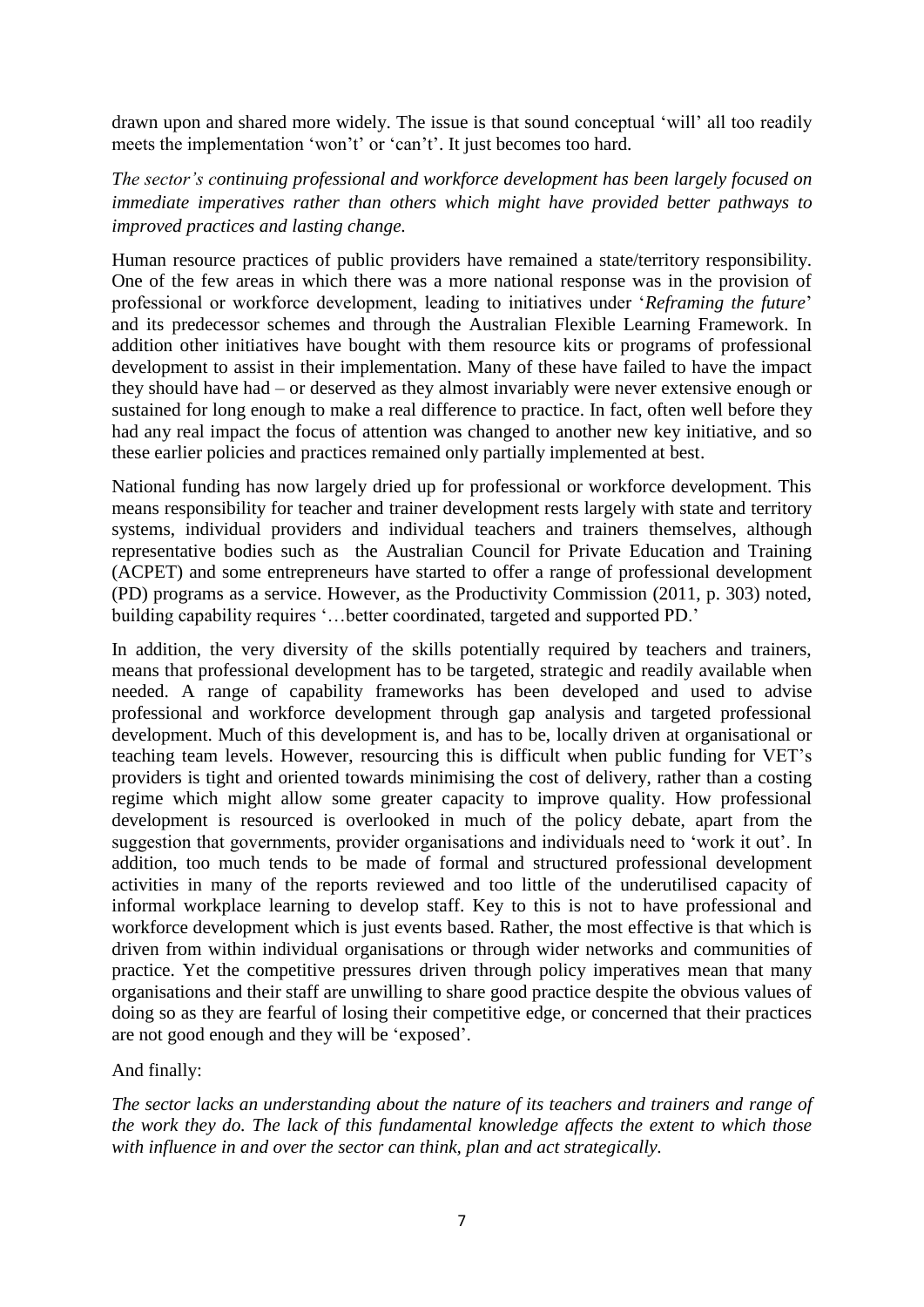One of the recurring themes in a range of the reports has been the available data and about VET's teachers and trainers. While the quality of it has been questioned in earlier work, for example by Butterworth and Gonczi (1984, p.37) who commented '...much of what is known about the characteristics of Beginning TAFE Teachers has been based upon impressions, anecdotes and "educated guesses"' and OPCETE (2000), its lack came into sharper focus in the last two reports reviewed (Dickie et al., 2004; Productivity Commission, 2011). Indeed, OPCETE (2000) raised the issue of the extent to which TAFE providers themselves had good information about their staff's characteristics and capabilities.

The nub of the argument for why data and other workforce information are so important is that their lack compromises effective workforce planning both at the local level and more globally. Good and consistent baseline data are also needed about the current capabilities and development needs of teachers and trainers and the organisations for which they work, and so it is difficult to quantify skills and capability gaps and allocate the resources necessary to address them effectively. It also limits the capacity of the sector and its providers to benchmark. Finally, there is almost no information about the 'psychological contract' that VET staff have with their employer, that is: job satisfaction, organisational commitment and wellness and career goals (Dickie et al., 2004). These data are also needed more broadly so that the VET industry and its workforce can best serve the needs of other industries.

# **Conclusions**

To draw this paper to a fitting conclusion, let us return to the three questions we posed earlier:

- 1. What major messages are revealed by the synthesis of the selected reports on VET teacher education and ongoing development?
- 2. What salience do these messages have for the current VET environment?
- 3. Are new messages revealed by this synthesis?

The key themes are the nature and quality of VET initial teacher qualifications, the nature of induction and support beginning teacher receive and then their on-going professional development. These themes represent a functional and ordered view of the VET teacher education and development.

In answer to the first question, an examination of the selected reports has revealed four clear messages, highlighted in italics above. However, one striking feature of the reports, and perhaps a fifth message, is the extent to which the same issues emerged time and time again with no apparent progress. In short the issues, whilst recognised, never seem to be really resolved. One of the reasons for this is that no one body or group has the power to make things happen, or to enact comprehensive solutions. Rather, any attempted solutions have been piecemeal, or have turned into battles between jurisdictions or a variety of interest groups over whom, precisely, has responsibility for carriage of the issue. One of the truisms of implementing change comes from a quote in the Yes minister episode 'A real partnership', where Hacker remarks that:

In government, many people have the power to stop things happening but almost nobody has the power to make things happen. The system has the engine of a lawn mower and the brakes of a Rolls Royce.

The sad fact is that this is true of teacher development in Australian VET.

In answer to the second question, there is sound advice in all the reports reviewed, and much of what has been recommended in them remains as valid today as it was originally despite all the changes that have occurred within and outside the sector. In sum, the old, old story does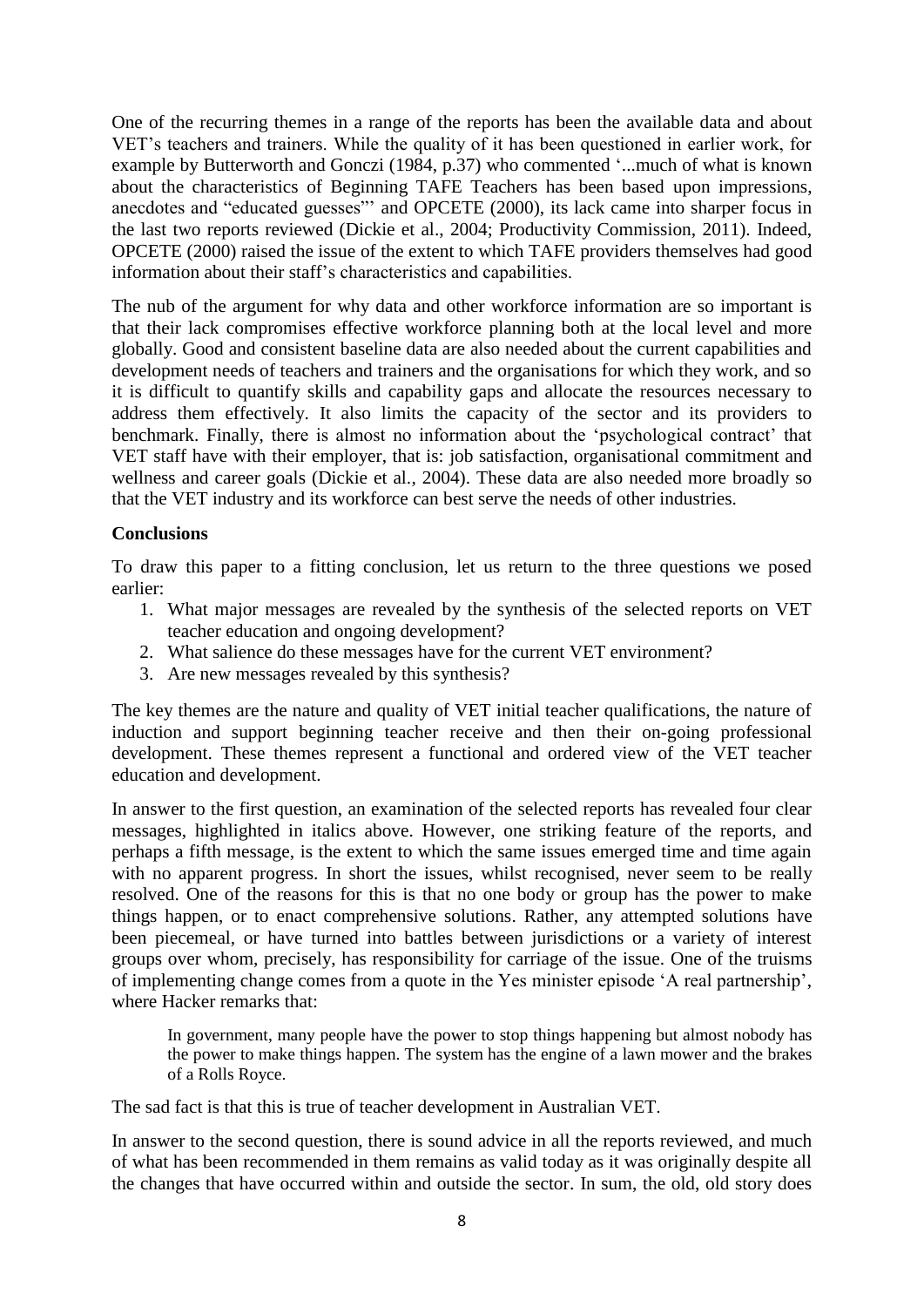have real value. Sadly, and in answer to the third question, there seem to be no new messages. Even more sad is the extent to which important and consistent messages from the past continue to be ignored or not actioned. To return to Aristotle, on the whole the sector has not profited from the sound suggestions made, nor do the errors of the past seem to have been heeded.

# **References**

AWPA, 2012, *Future focus: Australia's skills and workforce development needs: A discussion paper for the 2012 National Workforce Development Strategy*, Australian Workplace Productivity Agency, Canberra.

Butterworth, P & Gonczi, A 1984, *Beginning TAFE teachers: profiles, problems, attendance patterns*, NSW Department of TAFE, Sydney.

Dickie, M, Eccles, C, FitzGerald, I, McDonald, R, Cully, M, Blythe, A, Stanwick, J & Brooks, L 2004, *Enhancing the capability of VET professionals project: final report (incorporating data analysis and literature review)*, ANTA, Brisbane.

Dixon-Woods, M, Bonas, S, Booth, A, Jones, D, Miller, T & Sutton, A 2006, 'How can systematic reviews incorporate qualitative research? A critical perspective', *Qualitative Research,* no.6, 27-44.

Estabrooks, C, Field, P, & Morse, J 1994, 'Aggregating qualitative findings: an approach to theory development', *Qualitative Health Research*, no.4, 503-511.

Fleming, P 1978, *Formal preparation of TAFE teachers in Australia: a report to the Council by the Staff Development Advisory Committee [Fleming report]*, Australian Government Publishing Service, Canberra.

Kangan, M 1974, *TAFE in Australia: report on needs in technical and further education*, April 1974 [Kangan report], 2nd edn, Australian Government Publishing Service, Canberra

McInnes, E 2011 'Challenges in conducting systematic reviews of qualitative research: methods and analytical techniques', [http://sydney.edu.au/medicine/public](http://sydney.edu.au/medicine/public-health/research/qhercevents/qherc_synthesis_McInnes.pdf)[health/research/qhercevents/qherc\\_synthesis\\_McInnes.pdf,](http://sydney.edu.au/medicine/public-health/research/qhercevents/qherc_synthesis_McInnes.pdf) viewed 15 January 2013.

Noblit, G & Hare, R 1988 *meta-ethnography: Synthesizing qualitative studies*, Newbury Park, Sage.

Productivity Commission 2011, *Vocational education and training workforce: Research report*, Productivity Commission, Canberra.

Ring N, Ritchie K, Mandava L & Jepson R 2010, *A guide to synthesising qualitative research for researchers undertaking health technology assessments and systematic reviews*, http://www.nhshealthquality.org/nhsqis/8837.html.

Ritchie, J & Spencer, L 1994, 'Qualitative data analysis for applied policy research' in *Analyzing qualitative data*, eds. Bryman, A & Burgess, R, Routledge, London.

Sandelowski, M, Docherty, S & Emden, C 1997, 'Qualitative metasynthesis: issues and techniques', *Research in Nursing & Health*, no.20, 365-371.

Selby-Smith, C, Hawke, G, McDonald, R & Selby-Smith, J 1998, *The impact of research on VET decision making*, NCVER, Adelaide.

Thomas, J & Harden, A 2003, 'Practical systems for systematic reviews of research to inform policy and practice in education' in Anderson L, Bennett ND (eds.) *Evidence-informed policy and practice in educational leadership and management: applications and controversies*, Paul Chapman Publishing, London, pp. 39-54.

Office of Post Compulsory Education, Training and Employment (OPCETE) 2000, *Trends*